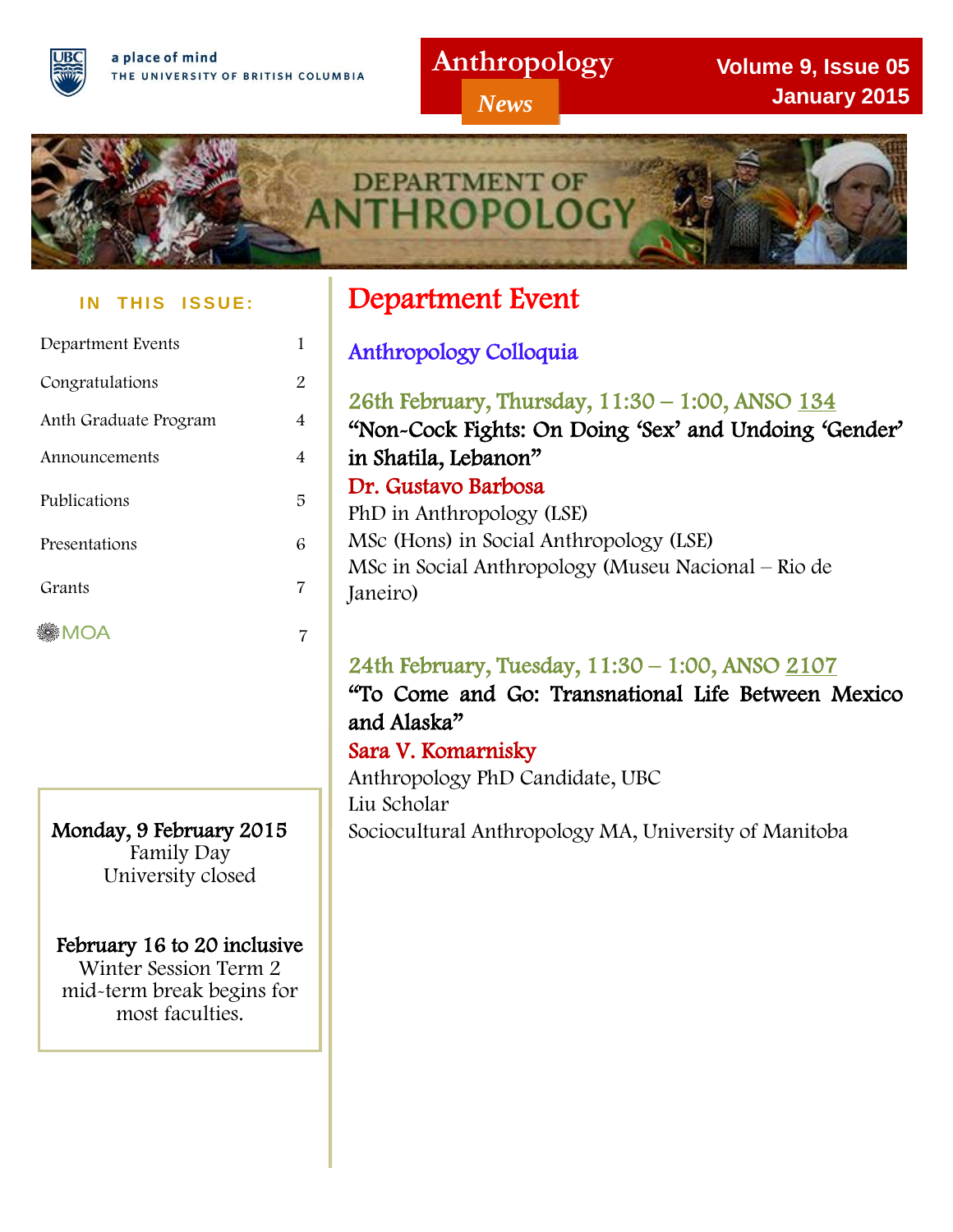### j Congratulations

Congratulations to the Exhibition Committee including Dr. Susan Rowley, Jordan Wilson and Jason Woolman and attendant sub-committees for the successful opening of the c**̓ə**sna**ʔə**m, the city before the city in three different venues.

Museum of Vancouver opening January 21, 2015 Musqueam Cultural Education Resource Centre January 23, 2015 Museum of Anthropology, January 25, 2015

We would also like to congratulate The Museum of Anthropology, the Musqueam First Nation, and the Museum of Vancouver, partners on a groundbreaking exploration of an ancient landscape and living culture in a series of exhibitions entitled c̓əsnaʔəm, the city before the city.

Here are some twitter posts:



MOA ( @MOA\_UBC ) "Visitors getting a first look at c̓əsnaʔəm, the city before the city. First guided tour on Tuesday. #citybeforecity" 2:56 PM – 25 Jan 2015

Photos from the opening of casna?am: the city before the city at @MOA UBC! #citybeforecity #Musqueam #UBC #Vancouver



Sarah Ling ( @sarahwyling ) "Photos from the opening of c̓əsnaʔəm: the city before the city at @MOA\_UBC! #citybeforecity #Musqueam #UBC #Vancouver" 7:00 PM - 25 Jan 2015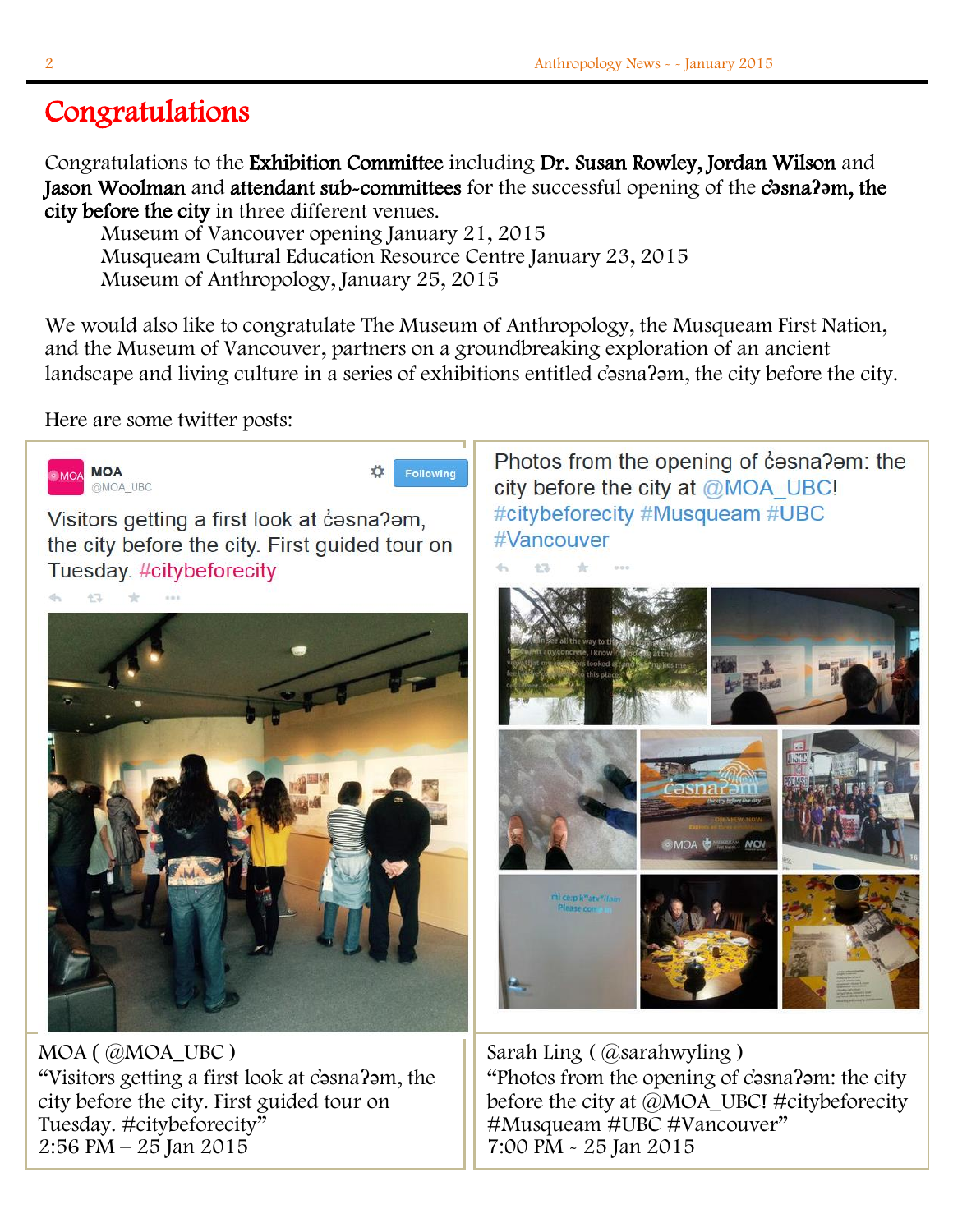What a great turnout and performances for the opening of cosna?om @MOA UBC #citybeforecity #visitMOA



Celeste Moure ( @ontippytoes ) What a great turnout and performances for the opening of c̓əsnaʔəm @MOA\_UBC #citybeforecity #visitMOA" 3:01 PM - 25 Jan 2015

# congrats @MOA UBC on an amazing opening #citybeforecity



Kate Hennessy (@katehennessy) "congrats @MOA\_UBC on an amazing opening #citybeforecity" 4:11 PM - 25 Jan 2015

Millie Creighton was re-elected and unanimously re-affirmed as the Vice-President for the British Columbia regional organization of the Japanese Tea Ceremony, which is headquartered in Vancouver (Vancouver Urasenke Branch) at its Annual General Meeting on January 25, 2015. Dr. Creighton has recently instituted a credit course at UBC on The Japanese Tea Ceremony which is based in the Department of Anthropology.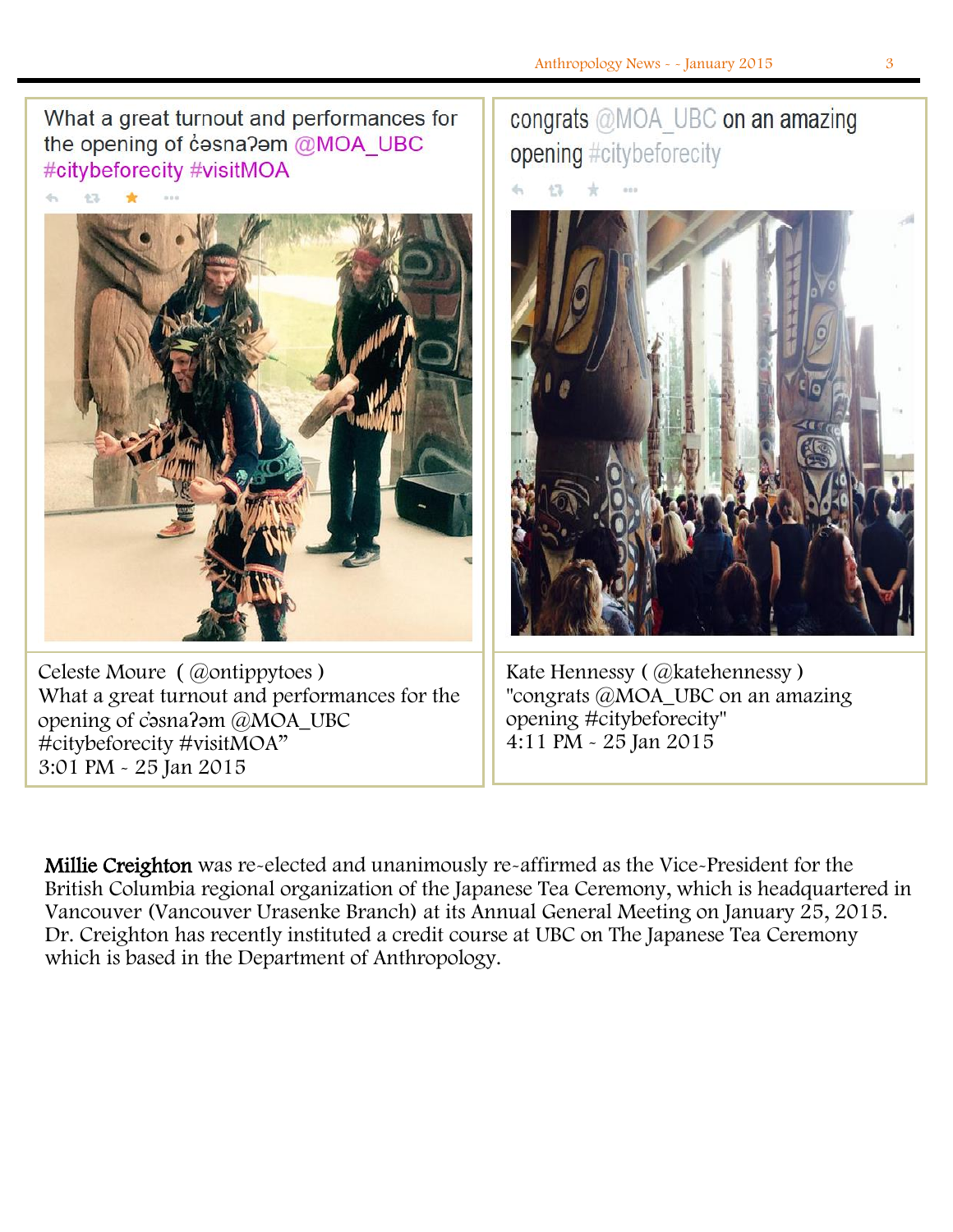# Anthropology Graduate Program

### 28 January to 11 February 2015

Review of 2015 - 2016 Anth Admission files by the Anth faculty members.

Files should be reviewed by the Anth Faculty members and respond to Eleanore by Wednesday, February 11th, to let her know the name of the student/s and degree you are most interested in having admitted for 2015 – 2016 as well as the names and alternates and degree who you would also be interested in supervising if space permits.

#### Aboriginal Graduate Fellowships: Monday, Feb 2, 2015

Department deadline: Feb 2nd, Monday. For information, please click this: Aboriginal Graduate [Fellowships](https://www.grad.ubc.ca/awards/aboriginal-graduate-fellowships) 

### Friday, 20 February 2015

Last day for submission of exam copies of doctoral dissertations to Faculty of Graduate Studies for transmission to the external examiner in time for April 30 program end date

## Announcements

### Call for Papers: "Saving Endangered Cultural Heritage for Our Common Future" Submission Deadline: March 6, 2015

The Laboratory of Archaeology of the Department of Anthropology at the University of British Columbia is pleased to announce the Call for Papers and Posters for the UBC Archaeology Day 2015 that will be held on Saturday, March 21, 2015 on the Vancouver Campus at the University of British Columbia.

The UBC Archaeology Day 2015 aims at raising public awareness of the ever increasing destruction of cultural heritage and archaeological resources in many parts of the world, and addressing the urgency and importance of protecting the vanishing heritage for our common future. It is open to anyone with an interest in, and concern for, the protection of our endangered cultural heritage, archaeological resources, and indigenous culture here in British Columbia as well as across the world.

We welcome submissions for papers or posters. A submission should include a title, a 100-200 word abstract, and the name and contact information for the authors and presenters.

Laboratory of Archaeology The University of British Columbia 6303 NW Marine Drive Vancouver, BC V6T1Z1 Contact: Zhichun Jing, 604-822-4937, [jingzh@mail.ubc.ca](mailto:jingzh@mail.ubc.ca)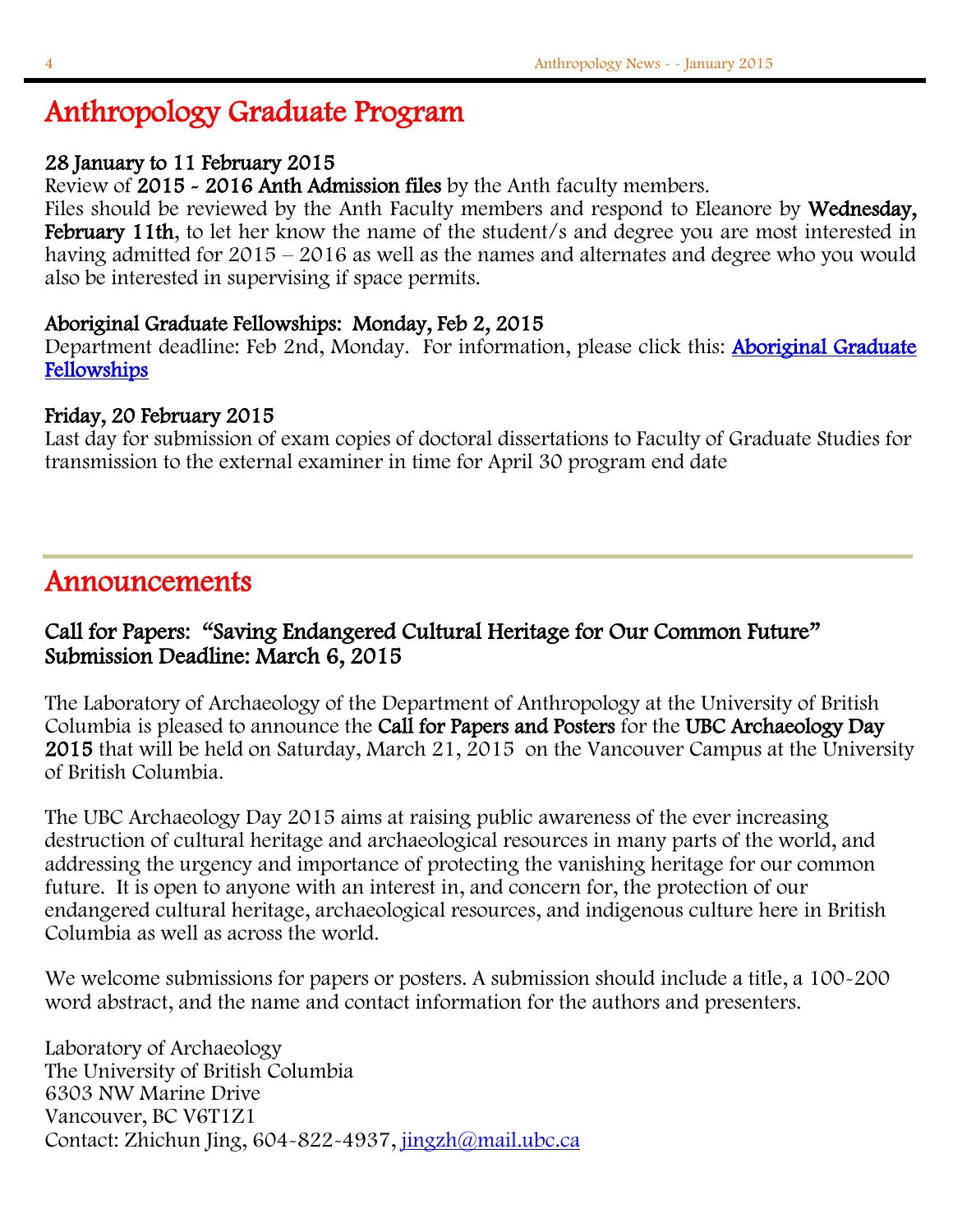Your creativity belongs here! Writing term paper? Submit yours to be featured in the UBC Anthropology Undergraduate Journal Vol.4.

UBC Anthropology Students Association Department of Anthropology Email: [ubcanthro@gmail.com](mailto:ubcanthro@gmail.com) for more information

# Publications

#### Kirsten Bell

2015 Review of *Habits: Remaking Addiction* by Suzanne Fraser, David Moore and Helen Keane (2014). Critical Public Health, available in early view form.

### Kirsten Bell and Judith Green

2015 Editorial. Keeping a critical edge: Reflections on 25 years as a scholarly journal. Critical Public Health 25(1): 1-3.

#### Rebecca Haines-Saah, Kirsten Bell and Simone Dennis

2015 A qualitative content analysis of health warning labels on cigarette packaging in Canada, Australia, the United Kingdom and the USA. American Journal of Public Health, available in early view form.

#### Millie Creighton

2015 Civil Society Volunteers Supporting Japan's Constitution, Article 9 and Associated Peace, Diversity, and Post 3.11 Environmental Issues. Voluntas: International Journal of Voluntary and Nonprofit Organizations. (2015): vol. 26, no. 1, pp. 121-143.

### Millie Creighton

2014 Review of Coffee Life in Japan by Merry White Asian Ethnology. vol.73, no. 1-2, pp. 337- 339.

### Carol E. Mayer

2015 A Discerning Eye: The Walter C. Koerner Collection of European Ceramics. Figure.1 Vancouver/Berkeley. 172 pp.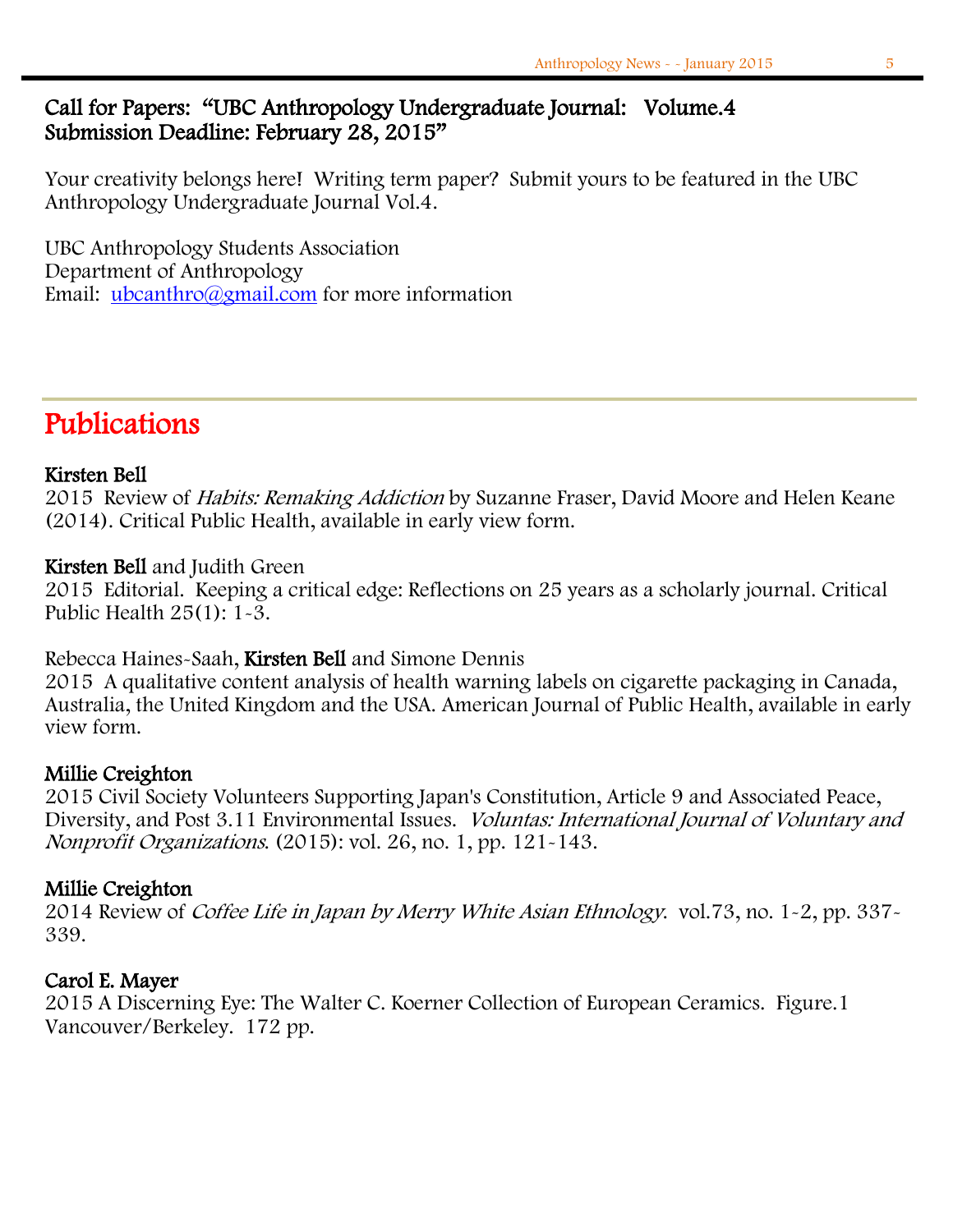## Presentations

#### Kirsten Bell, Simone Dennis, Roland Moore and Jude Robinson

2014 Entailed objects: Consuming cigarette packets. Paper presented at the An¬nual Meeting of the American Anthropological Association, Washington DC, December 4.

### Kirsten Bell

2014 Discussant, 'In search of results: Interrogating evidence-based global health'. Paper presented at the An¬nual Meeting of the American Anthropological Association, Washington DC, December 6.

#### Ezra Greene

2015 Mapping Stó:lō Trails: Pathways to Cultural Landscapes. AGSA Talks!, Vancouver, January 7.

#### Anthony Shelton

2014. 'Curatorial Strategies for Exiting Modernity: Curating Heaven, Hell and Somewhere In Between'. Taipei National University of the Arts Graduate Seminar. November 3rd.

### Anthony Shelton

2014. Keynote Address. 'Repatriation: Interfaces between Communities and Museums.' The Museum of Cultural History at the University of Oslo Repatriation Seminar. November 18th.

#### Anthony Shelton

2014. Discussant. 'Museums, Power and Globalization: Shifting Institutional Identities in the Age of Plurality.' American Anthropological Association 2014 Annual Meeting, Washington, DC. December 4th.

#### Sara Shneiderman

2014 Organized and presented on a roundtable session "Border Politics, Identities, and Scholarship Across the Himalayas" at the Asian Borderlands Research Network Conference in Hong Kong, December 2014

#### Sara Shneiderman

2015 Seminar presentation "Restructuring Life: Local, National and Global Orders in Nepal's State of Transformation", Central Department of Sociology/Anthropology, Tribhuvan University, Kathmandu, Nepal, January 2015

#### Mark Turin

2014 Co-organizer with Cordelia Frewen of invited session sponsored by the Council for Museum Anthropology. 'What role can museums play in the revitalization of endangered languages and knowledges? A roundtable discussion.' American Anthropological Association annual meeting. December 6.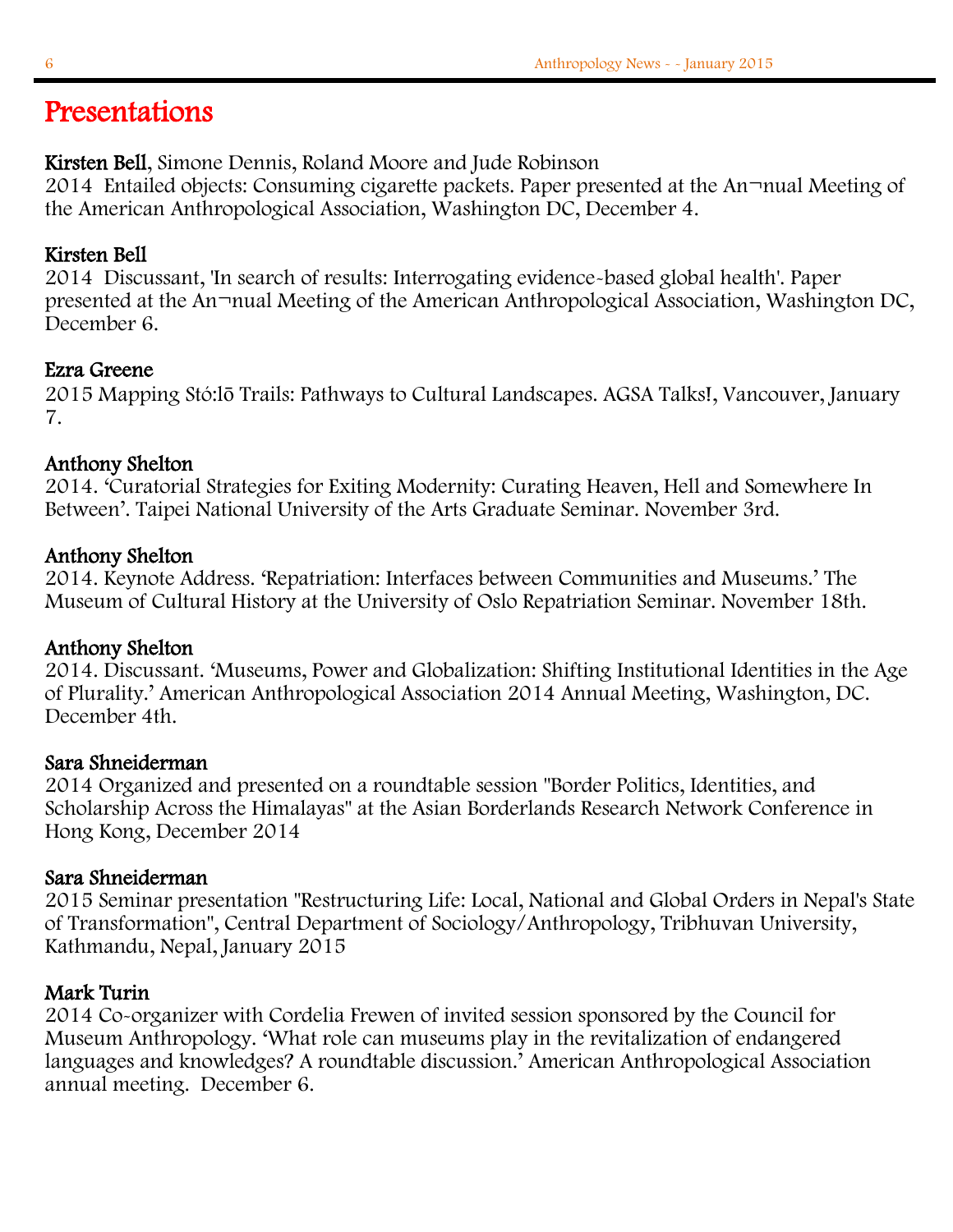#### Mark Turin

2014. Roundtable participant 'The lifecycle of ethnographic information – challenges in the preservation and accessibility of qualitative data.' American Anthropological Association annual meeting. December 3.

## Grants

#### Sara Shneiderman

December 2014-January 2015 Fulbright Senior Specialist Grant, Central Department of Sociology/Anthropology, Tribhuvan University, Kathmandu, Nepal

#### Sara Shneiderman

January-December 2015 Wenner-Gren Foundation Post-PhD Fellowship for the project "Restructuring Life: Citizenship, Territory and Religiosity in Nepal's State of Transformation"

#### Sara Shneiderman

January 2014-2016 Hampton Fund Research Grant New Faculty Award, University of British Columbia

# **MOA Museum of Anthropology**

c**̓**esna**ʔə**[m: the city before the city](http://moa.ubc.ca/portfolio_page/citybeforecity/)  (Opened January 25, 2014)

[Pigapicha! 100 Years of Studio Photography in Nairobi](http://moa.ubc.ca/portfolio_page/pigapicha/)  MOA's Audain Gallery (until April 5, 2015)

For find out more about Exhibitions and Events, please visit:<http://moa.ubc.ca/>